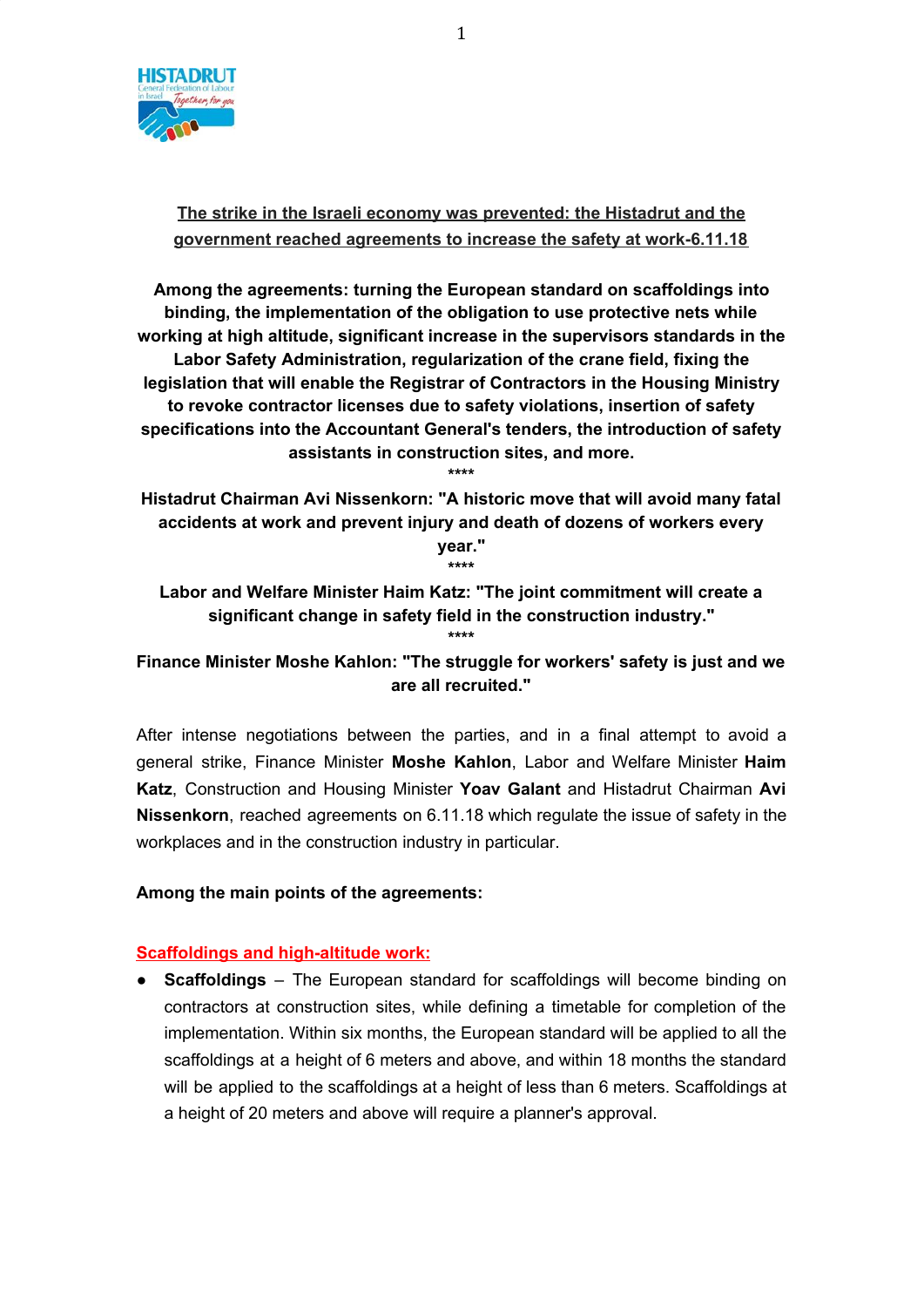

● **Protective nets for work at high altitude** – A professional team will be established led by the Safety Director of the Labor and Welfare Ministry and with the participation of the Histadrut and the Construction and Housing Ministry representatives. The team's recommendations regarding the installation of suitable protective nets at construction sites will be submitted within 3 months.

## **Increasing Enforcement:**

- **Increasing the number of supervisors** The number of supervisors standards in the Labor Safety Administration will be increased by hundreds of percent.
- **Increased enforcement of the working hours ceiling** In order to reduce the accidents caused by workers' fatigue, the Labor Ministry will carry out an increased enforcement operation to ensure compliance with the working hours ceiling permitted by law in construction sites, including of crane operators.

### **Cranes:**

- **Promotion of a bill** for the employment of crane operators by designated companies in order to contribute to the regulation of the market and prevent the use of forged licenses.
- **Crane operator license** Printing licenses that are hard to forge and adding a photo to the database of license holders, in order to make it difficult to use a forged license.
- **Cranes** The Labor and Welfare Ministry will work towards the regulation by law of the responsibility for all aspects of maintenance of the crane, its propriety, its ongoing maintenance and its safe placement on the site. In order to increase the safety in the field, within three months new criteria will be set for expanding the number of authorized crane inspectors in Israel.
- **Signalmen** In response to signalmen with inadequate training in the construction sites, the supervision will be increased to ensure legally authorized signalmen.

### **Registrar of Contractors:**

● The Construction and Housing Ministry will work to promote an amendment to the Registration of Contractors for Construction Engineering Works Law, 1969, in a way that the Registrar of Contractors will be authorized to disqualify, not renew, suspend and exercise his/her additional authorities that are in the law, on the basis of safety defects, in accordance with the recommendation of the Safety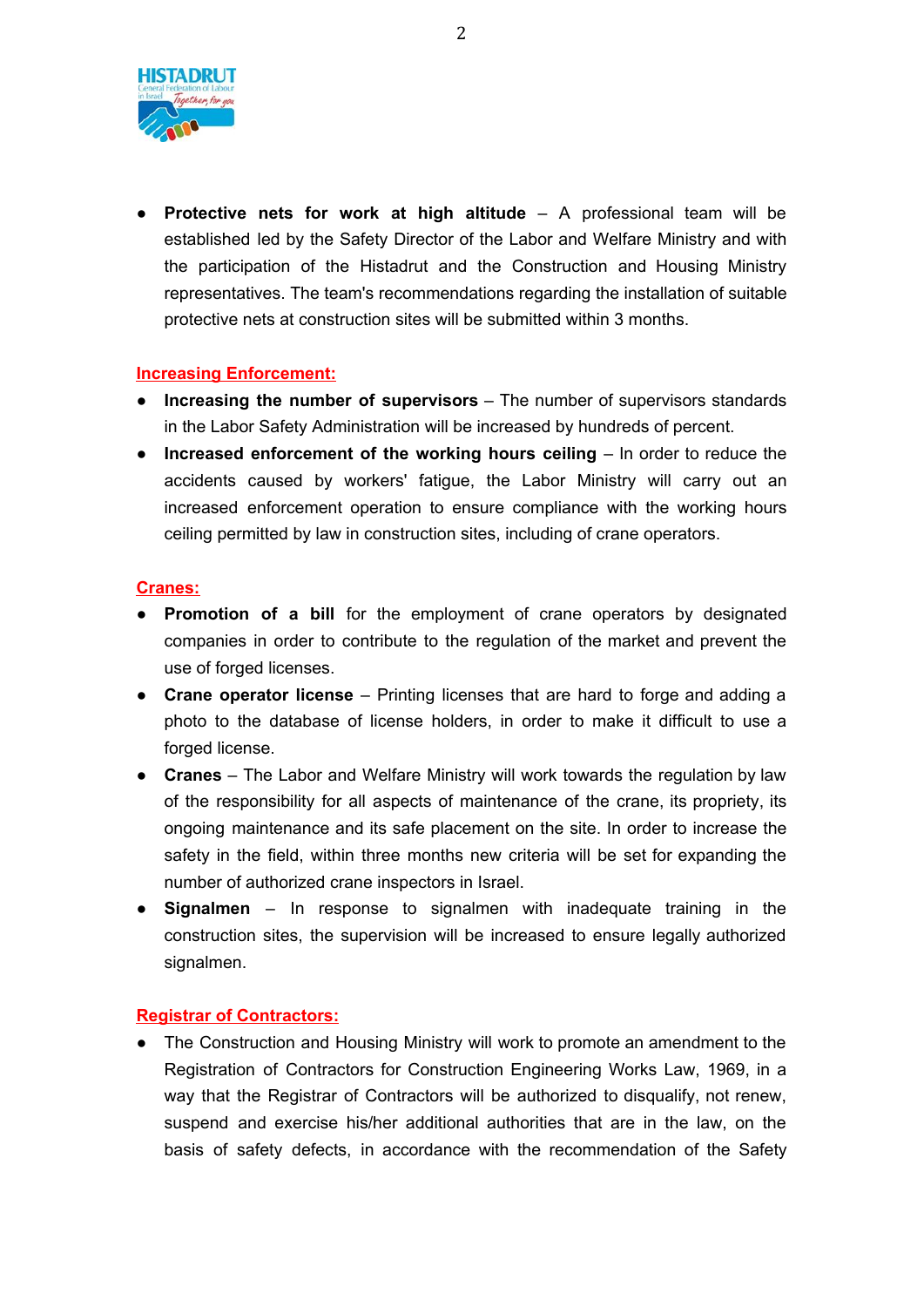

Director in the Labor Ministry, and the authority of immediate suspension of a license in grave circumstances, all with the aim that the legislation will be completed by the end of the current Knesset session.

## Safety Assistants:

● **Promotion of a bill** to introduce safety assistants in the construction sites, which states that in every condominium complex construction site, the contractor will appoint a safety assistant that will assist the foreman in enforcing the safety matters at the site.

## **Safety Supervisors:**

● Contractors in the C5 classification (the highest rank in the financial scope classification that is allowed for the contractor to perform in the sector in which they are registered) will be required to appoint a full-time safety supervisor.

## **Public Tenders:**

- **Insertion of safety specifications into the Accountant General's tenders** The Accountant General in the Finance Ministry will publish an order in the coming month that will obligate the government ministries and the authority units to include safety specifications in the government's construction and infrastructure tenders, including the obligation to install protective nets for high-altitude work. The duty of safety will be applied within 30 days to each new construction and infrastructure tender of the government.
- **"Recognized Contractor" status** the Accountant General in consultation with the Safety Director in the Labor Ministry will formulate conditions for recognition of a recognized contractor for construction work for the government based on previous violations by the contractor. Contractors with a problematic safety history will not be able to access the Accountant General's tenders.

### **Increasing the public awareness of safety:**

● **Public campaign** – Subject to the instructions of the Attorney General of Israel, a campaign will be launched to raise public awareness regarding the importance of safety rules. In the advertising process, which will be jointly funded by the Labor Ministry and the Histadrut, special emphasis will be placed on rules of high-altitude work, and on the use of harnesses and protective equipment.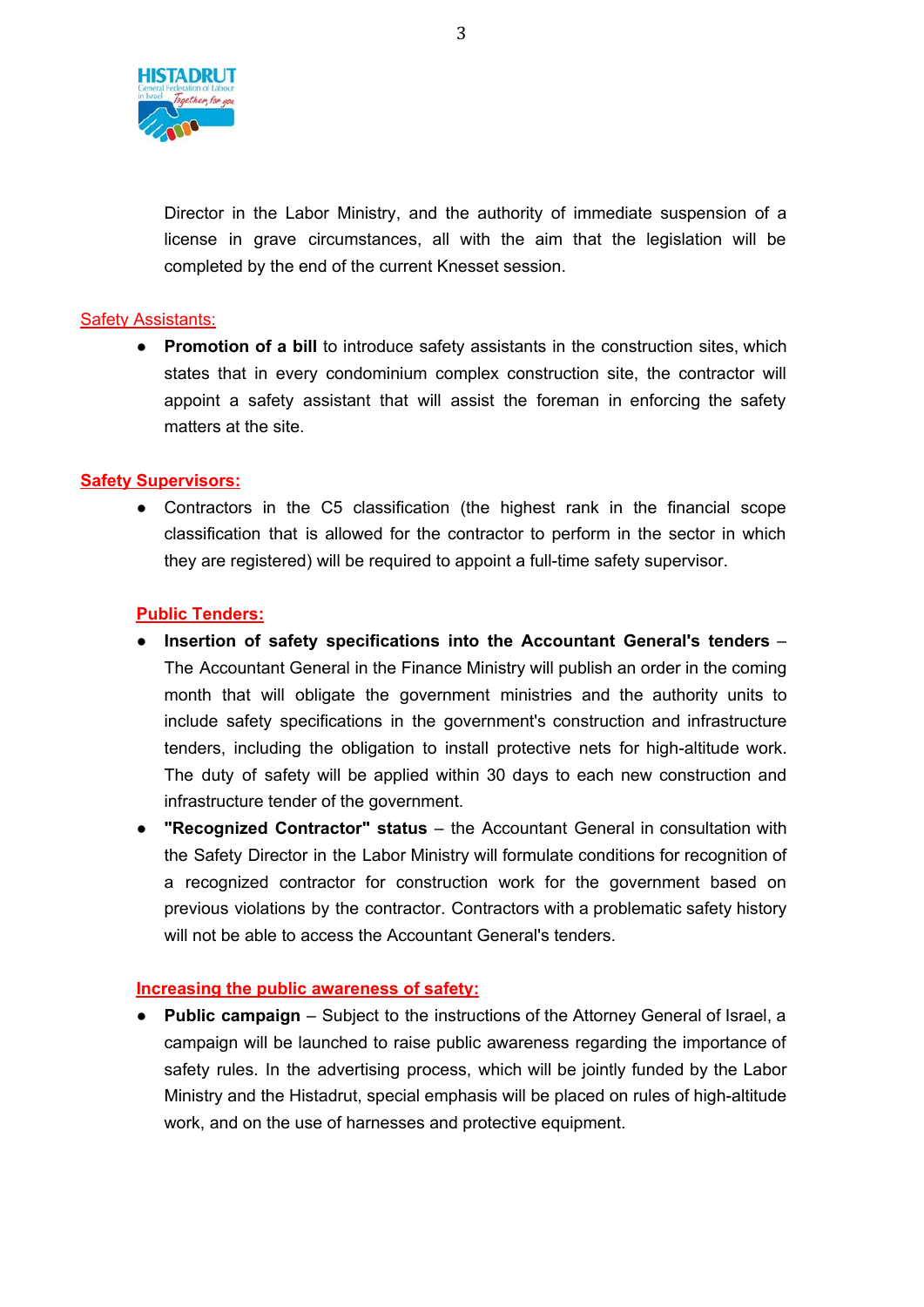

● **Establishing a hotline** – The Labor Ministry will establish a telephone and internet hotline in the Safety Administration in order to enable reporting of violations of safety rules at construction sites. The line will be established by June 2019.

# **Responsibility of the work orderer:**

● The Labor Minister will promote an amendment of the building safety regulations to change the current situation in which the foreman is solely responsible for the safety problems in construction sites. The change will be made by establishing a hierarchy of responsibility that includes, inter alia, the orderer of the construction work.

### **Basic training in safety**

● The Safety Administration in the Labor and Welfare Ministry will formulate and enforce obligatory safety training for each worker in the construction sites. The training will be funded by the employers and under their responsibility, while defining the bodies authorized to carry out the training.

**Histadrut Chairman Avi Nissenkorn** said: "This is the right and moral thing that should have been done long ago. I welcome the fact that in the end the State recognized its obligation and responsibility to regulate the matter. Thanks to the struggle, we succeeded in finding real solutions to improve safety in work and in the construction industry in particular, without one day of strike in the Israeli economy.

The agreements are only the beginning of the process on the way to changing the reality, but it is now clear to everyone that the historic move will avoid many fatal accidents at work and prevent the injury and death of dozens of workers every year. It should be emphasized that the great responsibility that accompanies safety in the construction industry is also shared by contractors and workers who play a central role in adhering to the required safety standard.

As the standard-bearer of the struggle, the Histadrut is committed to continue to accompany the parties until the full implementation of the agreements is completed. I would like to thank Finance Minister Moshe Kahlon and Labor and Welfare Minister Haim Katz for acceding to the Histadrut's call and bridging the gaps in order to formulate a broad agreements package that will help eradicate the carnage.